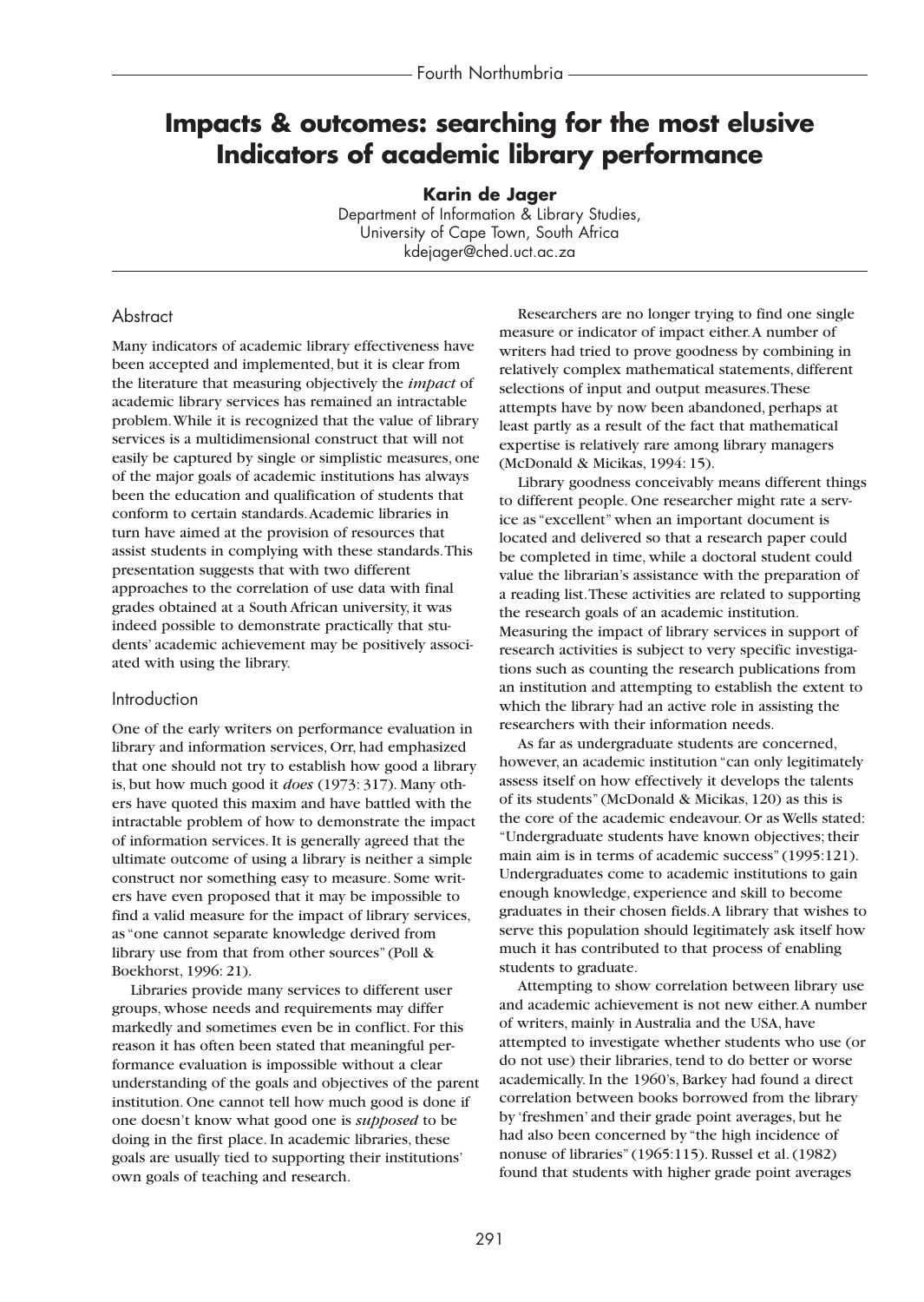were much likelier to use the library than students with lower averages. Hiscock (1986) was unable to prove that a strong relationship existed between library usage and academic performance. Self (1987: 36) on the other hand could show (with reference to a library's reserve collection), that "[h]igh-users do better than medium-users, who do better than low-users who do better than non-users". He did, however, also point out that although these differences were clear, they were small and he was unable to show that they had any predictor value (38).

Some consistently recurring findings have appeared in association with investigations of the relationship between library use and academic achievement.A number of writers have commented on issues relating to short loan or reserve collections, such as the perception that short loan collections might actually discourage students from using their open shelf collections (Self, 30) and that these collections are themselves both expensive and underutilized (34).The danger that reserve readings might become the primary source of readings for undergraduate students was pointed out by Jordan (1998: 50) and Lane had noted earlier that reserved books were the most used items of all library materials (1966: 278).

Writers have also been concerned about findings suggesting that that academic libraries were generally underutilized, that many students never used their libraries, or used them only as study venues (Lane, 1966: 278; Mays, 1986: 57; Breivik & Wedgeworth, 1988: 170). Barkey found that a disturbing number of students did not use the library at all (115). Mays suggested that libraries were not used very much by undergraduate students, because library use was not encouraged or rewarded by lecturers (51), that students frequently had no need to use their libraries (51) and that library use may be "superfluous to success in the academic programmes of those who do use the library" (57). McDonald and Micikas commented that library collections will not be heavily used unless requirements for library use are built into curricula (13).

It has been emphasized that the extent of library use very much depends on courses of study (Whitmire, 1997). Students in the humanities, languages and literature have a far greater need for borrowing books (Lane, 280;Wells, 1996: 158) while they are less used by students in the "more scientific and careeroriented disciplines" (Russel, et al.10-12). Kramer & Kramer found a significant correlation between grades and library use among students majoring in the arts, but not for students majoring in science or engineering (1968: 311).

It is acknowledged that book borrowing is but one aspect of library use and a number of authors have commented that a true measure of outcome would also take into consideration the use of other library materials beyond borrowing books (Wells, 1995:123). Other authors have suggested that disciplines where

low book use is demonstrated may make greater use of the serials collection and this should be investigated. It is also becoming increasingly necessary to assess the impact of the use of electronic resources on academic activity. From the point of view of the undergraduate student, however,Wells pointed out that a "book collection available at their home campus is still crucial to the academic success of undergraduate students" (1996: 158).

#### A new investigation

For this researcher, the relationship between academic performance and library use remained one of those questions that would not go away.Together with Jordan it is believed that the library should be seen as "an integral part of the educational enterprise" (115) and that demonstrated correlation between library use as expressed by borrowing materials, and academic success can provide librarians with a powerful output measure to show in tangible terms the value of library services to undergraduate students.

A few years ago an attempt was made (and reported in a poster presentation at the very first Northumbria conference in 1995) to see whether it was possible to show that students with high academic scores had borrowed more books from the library than students with low scores.The library computer system at the University of Cape Town (UCT) at that time was rather limited, but it was possible to collect enough data to find that undergraduate students of History and Sociology who achieved the highest marks in a given class also borrowed more books from the open shelves (not necessarily from the reserve collection), than students who achieved the lowest marks. Borrowing books, on the other hand, seemed to have no influence on the marks of students of Economics.The inevitable response to these findings was that economists didn't read books anyway and what about students of all the other subjects that had not been investigated?

Shortly after concluding this investigation, the circulation module of the UCT library system was changed and it was no longer possible to get hold of students' borrowing records at the end of each academic year. So it became the question that wouldn't go away: do students who do well at university borrow more books from the library than students who do poorly?

Fortunately, even computer systems get replaced eventually. By the end of 2000, new software made it possible to obtain the necessary data from the library system and the question could be investigated once more.

#### **METHODOLOGY**

As first degrees are one major output of our university, the population was limited to students in their final years before graduating with a bachelor's degree. Subjects were selected that were served by the main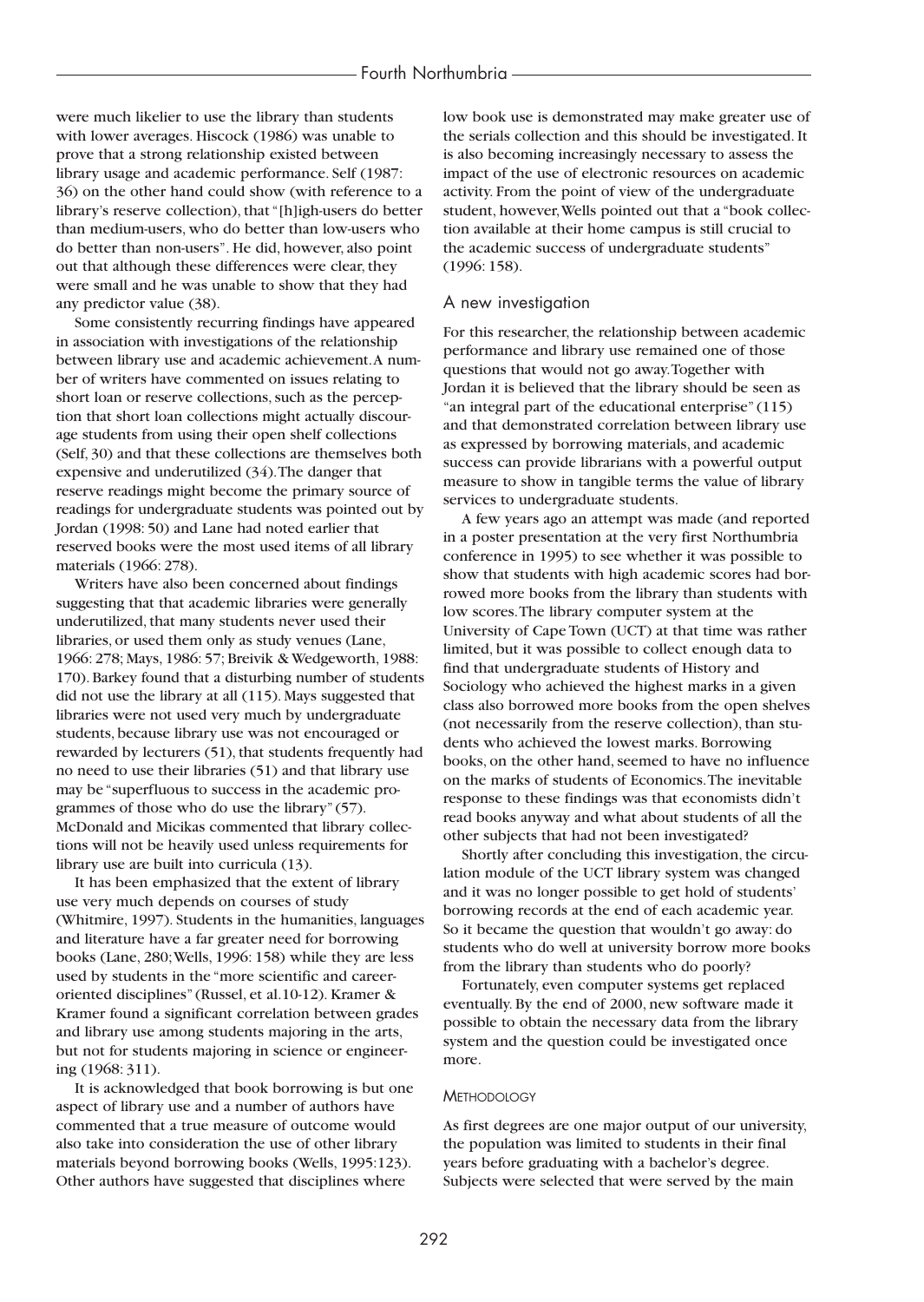university library, thereby excluding areas such as medicine, music, law and architecture, which have their own branch libraries. Core courses in the broad subject areas of economics, psychology, social science, science, engineering and language were therefore sought and class lists noting the final marks in each of the selected subjects were obtained. From these class lists (which are posted on public notice boards) the students achieving the highest and the lowest marks were identified. No group of high or low scorers was smaller than ten or greater than twenty. Reports were generated from the library circulation system to indicate how many items from the open shelves and from the reserve collection respectively, were borrowed by each of the identified students during the academic year. For the sake of anonymity, student numbers only were used to generate these reports.

It should be noted that although the students were identified on the basis of their scores in one particular subject field, the loan records did not reflect borrowing activity in that subject only, but their total borrowing throughout the academic year.While final year students normally do two majors, it was therefore assumed that a student who did well or poorly in a single major subject would be representative of a student who did well or badly in the final year of the course.

It was acknowledged from the beginning that borrowing books is only one, and possibly not even the most important, library activity for many undergraduate students.A number of writers including this one (1991) found that undergraduates value the academic library in the first place as a place to study. Students in certain disciplines may use serials or electronic resources more frequently than books. For this study, however, book borrowing was regarded as one indicator of library use. Support for this position is to be found from Mays, who suggested that borrowing was "an accurate predictor of overall use of the library collection" (58).

**FINDINGS** 

| Subject                       | Class<br><b>Size</b> | Sample<br><b>Size</b> | Low score:<br>average mark | High score:<br>average mark | Whole class:<br>average mark |
|-------------------------------|----------------------|-----------------------|----------------------------|-----------------------------|------------------------------|
| Chemistry                     | 43                   | 23                    | 49%                        | 72%                         | 59%                          |
| <b>Economics</b>              | 266                  | 36                    | 48%                        | 74%                         | 61%                          |
| <b>Electrical Engineering</b> | 85                   | 37                    | 45%                        | 80%                         | 65%                          |
| Environmental & Geographical  |                      |                       |                            |                             |                              |
| Science                       | 57                   | 29                    | 52%                        | 74%                         | 64%                          |
| English                       | 117                  | 31                    | 47%                        | 79%                         | 66%                          |
| <b>History</b>                | 47                   | 21                    | 53%                        | 74%                         | 64%                          |
| Psychology                    | 230                  | 36                    | 43%                        | 75%                         | 60%                          |
| Sociology                     | 46                   | 22                    | 48%                        | 69%                         | 60%                          |

*Average mark over all classes selected (n = 891): 62.2%*

In order to pass a subject at UCT, a minimum mark of 50% is required; third class marks fall between 50–59%; second class marks are between 60–69%; upper seconds range between 70–74% and from 75% denotes a first class pass. In the eight subjects selected, there were a total of 891 students of whom 82 (9.2%) obtained first class passes, 106 (11.9%) upper seconds, 360 seconds, 274 (30.8%) got thirds and 69 (7.7%) failed.The overall average mark was 62%.Table 1 shows that apart from Environmental & Geographical Science

and History, the lowest marks on average in the other subjects were failures.The mean highest marks were first class passes in Electrical Engineering, English and Psychology.The smallest classes were Chemistry, Sociology and History, while the largest classes were Economics and Psychology. It is noticeable that class averages are fairly consistent over the different disciplines, ranging between 59%–66%, with an overall average of 62.2%.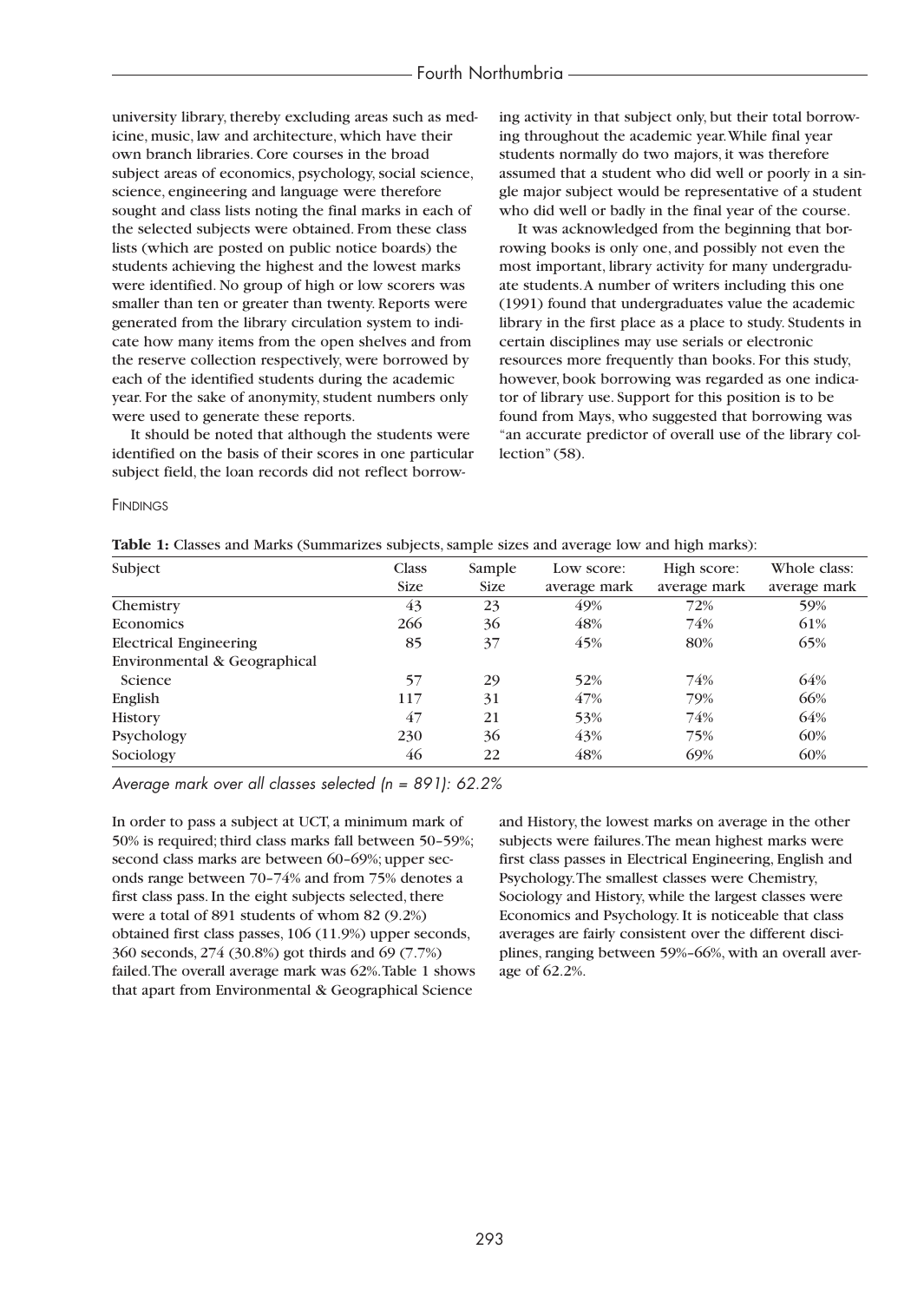|                               | Open shelf low      | Open shelf hi       | Short loan low      | Short loan hi       |
|-------------------------------|---------------------|---------------------|---------------------|---------------------|
| Subject                       | score average loans | score average loans | score average loans | score average loans |
| Chemistry                     | 13                  | 22                  |                     |                     |
| Economics                     |                     | 14                  | 25                  | 33                  |
| <b>Electrical Engineering</b> | 11                  | 8                   |                     | 3                   |
| Environmental &               |                     |                     |                     |                     |
| <b>Geographical Science</b>   | 8                   | 19                  | 18                  | 22                  |
| English                       | 31                  | 33                  | 30                  | 26                  |
| <b>History</b>                | 31                  | 36                  | 32                  | 28                  |
| Psychology                    | 21                  | 37                  |                     | 30                  |
| Sociology                     | 30                  | 15                  | 20                  | 18                  |

#### **Table 2:** Borrowing by Subject

Table 2 indicates the loan records and the differences in borrowing activity by low and top scorers. It is apparent that borrowing activity varies a great deal from subject to subject.The heaviest borrowers were students of History and English, the lowest were from Electrical Engineering, followed by Chemistry. Seven students (of whom three studied English) had borrowed more than 70 books and six out of the seven were from the high scoring categories.

Top students in Psychology, History and English borrowed the most books, both from the open shelves and from the Short Loan Collection. In English and History there is not a great deal of apparent difference between the borrowing of top and low scorers. Sociology students borrowed somewhat less than the first three groups, but this was the only subject where low scorers borrowed *more* from both the open shelves and short loan than the high scorers.

As far as the sciences were concerned, Chemistry students borrowed slightly more from the open shelves than students of Environmental and Geographical Science. Electrical Engineering students borrowed the least from short loan.The least open shelf borrowing was among the top scoring Economics students. By and large, therefore, the findings of previous writers that students in the humanities and languages borrow more books than students in the sciences, are upheld.

It is clear that there is some correlation between high marks and high borrowing of library materials from the open shelves. In all the subject areas apart from Electrical Engineering where the number of loans were very low and in Sociology, the number of items borrowed from the open shelves was higher among the students with the high scores than among those with the poor scores.

As far as borrowing activity from the short loan collection was concerned, the expressed fears that undergraduates may come to rely entirely on such pre-selected works and not use the open shelves much, do not seem to be justified. In English and History, where the highest rate of borrowing of open shelf materials was noted, borrowing of short loan materials was high as well. In Economics and to a lesser extent Environmental & Geographical Science, the use of the short loan collection was *more* than the use of open shelf material.

#### **SIGNIFICANCE**

It is not possible, however, to state on the basis of these average scores that the differences are statistically significant. The standard deviations were very high as a result of large individual differences in borrowing behaviour. It became obvious, for example, that odd students could obtain first class passes (75% or more) in Economics, Engineering and even in English without ever borrowing a single book throughout the entire year! Some students on the other hand borrowed more than sixty books and although these high borrowers usually were grouped among the top students, students in the low categories also sometimes borrowed more than fifty. In one case a student who failed his subject (Sociology) had borrowed more than a hundred books.

As a result of the large spread in standard deviations mentioned above, it was not possible to test for significant differences between the two sets of samples by using the t–test, which is one generally accepted way of testing for significant difference between the means of two samples.The Mann-Whitney test, which is used to compare two independent groups of sampled data (TexaSoft), was therefore invoked to test whether the apparent differences between the upper and lower scores in the sets of sample marks could be shown to be statistically significant.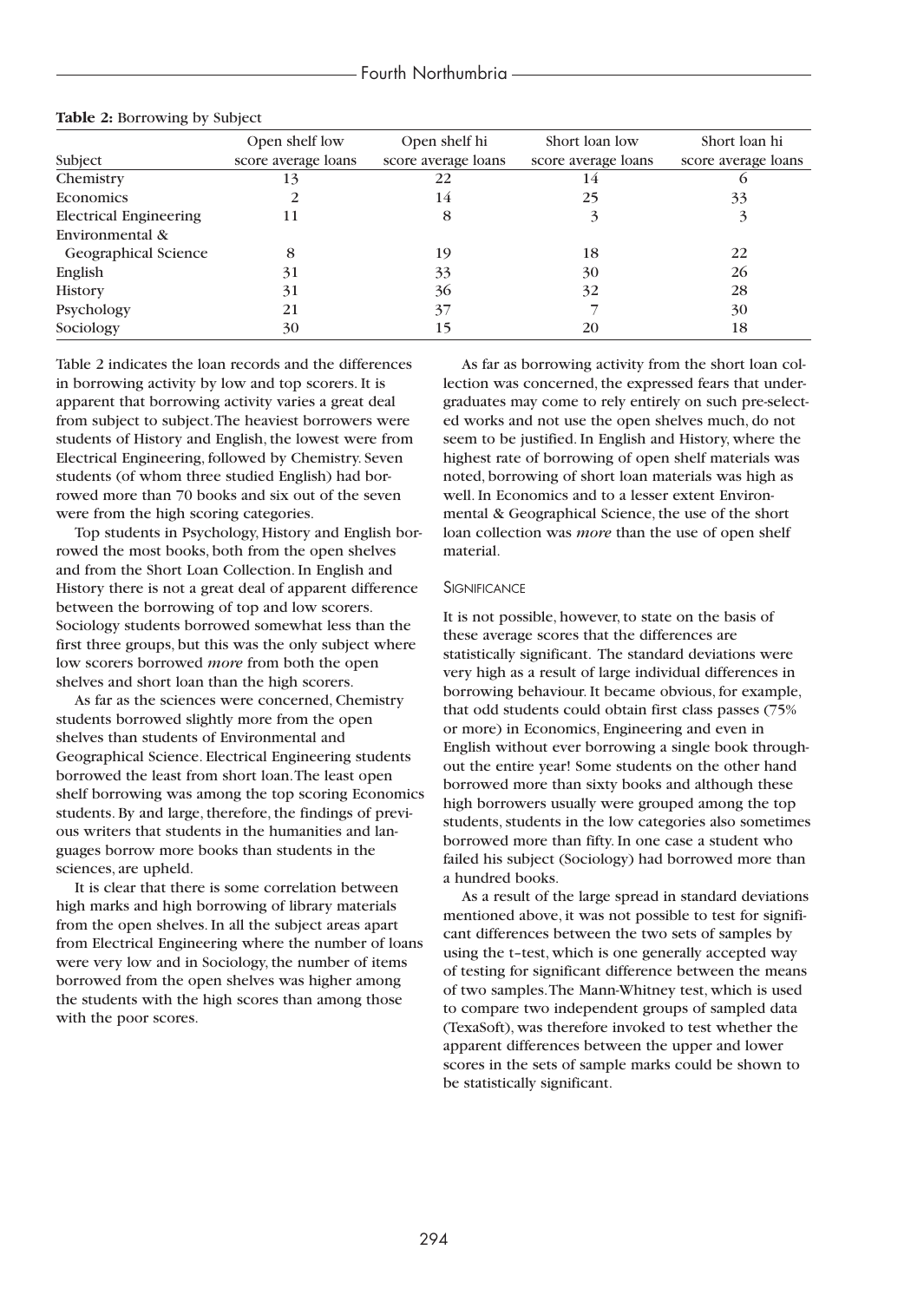The results may be summarized as follows:

|  |  | Table 3: Significance |
|--|--|-----------------------|
|--|--|-----------------------|

|                               | Open Shelf Borrowing:                | Short Loan Borrowing: |  |
|-------------------------------|--------------------------------------|-----------------------|--|
|                               | difference between                   | difference between    |  |
| Subject                       | top & low scores                     | top & low scores      |  |
| Chemistry                     | Significant p.025                    | Not significant       |  |
| <b>Economics</b>              |                                      |                       |  |
|                               | Significant p.05                     | Not significant       |  |
| <b>Electrical Engineering</b> | Not significant<br>Significant p .05 |                       |  |
| Environmental                 |                                      |                       |  |
| & Geographical Science        | Significant p.10                     | Not significant       |  |
| English                       | Not significant                      | Not significant       |  |
| <b>History</b>                | Significant p.10                     | Not significant       |  |
| Psychology                    | Significant p.001                    | Significant p.001     |  |
| Sociology                     | Not significant<br>Not significant   |                       |  |
|                               |                                      |                       |  |

From Table 3 one may conclude that the circulation of library materials indeed correlates significantly with academic achievement in certain subjects. In Psychology, this correlation is highly significant and one may confidently state that students who on average obtained a first class mark (75%) used both open shelf and short loan materials much more than the lowest scorers who failed the course (average 43%; pass mark 50%).

A particularly interesting observation is that the English students, one of the most actively borrowing groups, borrowed comparable numbers of books, regardless of whether they obtained high or low marks.While this finding cannot therefore be used to demonstrate that library use is related to academic achievement, this may be seen as a particularly powerful indicator of a demonstrated need for library materials: *all* students had used many library materials and even those who had failed had done so.A similar observation is evident among the History students, even though a small significant correlation could be distinguished between the use of open shelf materials and obtaining top marks.This finding provides strong support for earlier writers who stated that students in the humanities, languages and literature have the greatest need of library materials.

A surprising finding was the significant correlation in Economics. My previous investigation had failed to establish any significant correlation between loans and achievement.This time it was possible to establish that although the borrowing of open shelf material was not high among the top scorers in Economics, they used open shelf books significantly more than students who failed.

The need for borrowing library materials among students of Sociology seems to require investigation. Although the differences could not be shown to be statistically significant, top scorers borrowed fewer books than students who failed.

### A further look

It was then decided to attempt a measure of triangulation and an additional context for students' lending behaviour, by investigating further the borrowing patterns of undergraduate students who borrow large numbers of books. The purpose of this investigation was to establish how the marks of undergraduate students who borrow the most books over all, compare with good or poor marks from the previous investigation.

A further sample was therefore drawn from all undergraduate students throughout the university who had borrowed the most books during the academic year.The sample consisted of 104 students who had borrowed more than 135 books from the open shelves during 2000, from a total undergraduate student body of nearly 12,000.The student who had borrowed the most books had taken out a total of 421. Of the 104 students in the sample, the final marks of 20 of them were not available, leaving 84 undergraduate student records. Students ranged from first to final years, but were simply grouped according to their courses of study. Some heavy borrowing activity was evident from groups that were not represented in the previous sample. Students of music, architecture, law, fine art and medicine all appeared in the second sample but were left out of the first as they are not served by the main library because they have their own branch libraries at UCT.As students in different courses and different years of study take varying numbers of subjects each year, it was decided to record the marks of their two best subjects in every case.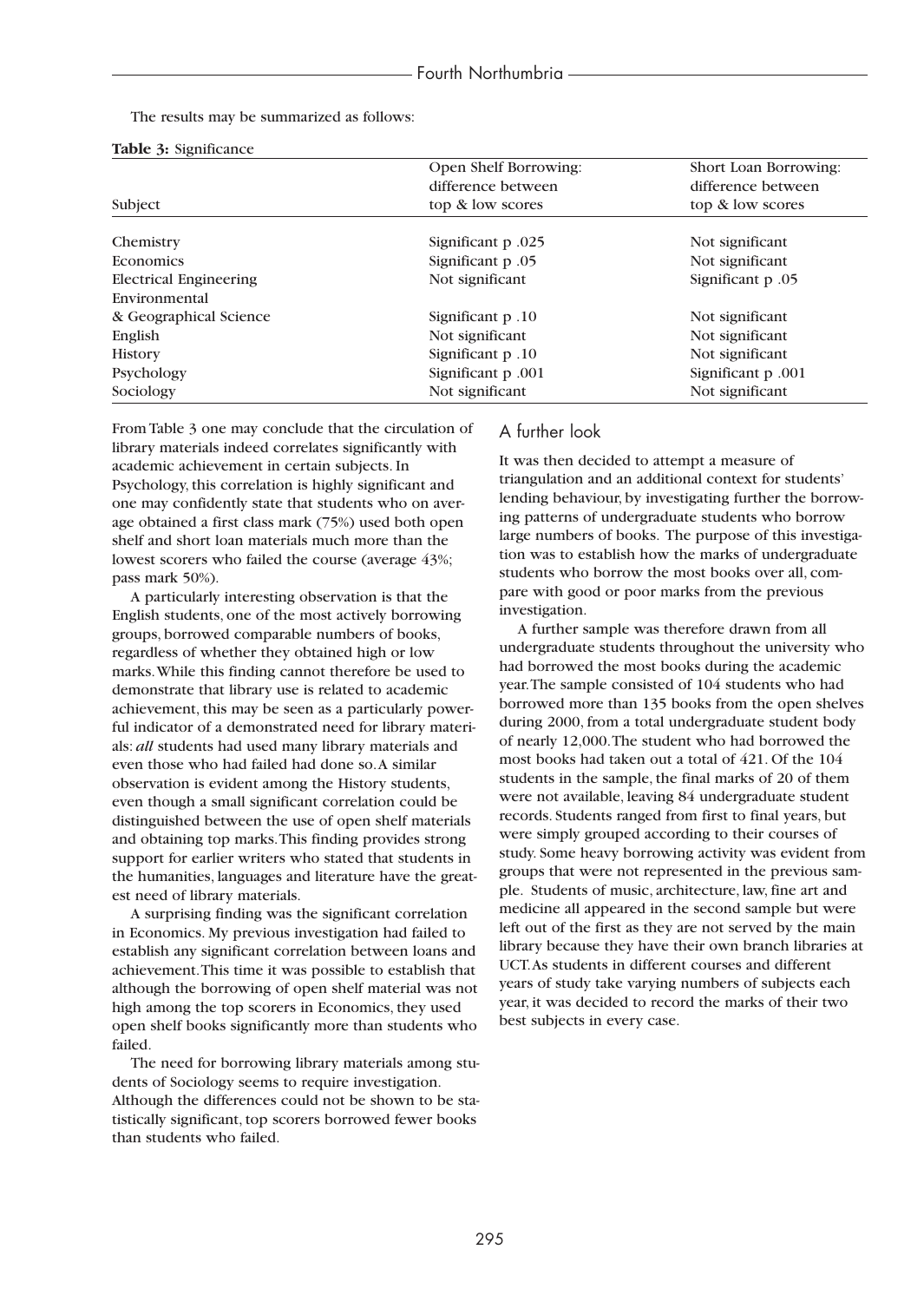Some surprising results came to the fore:

| COURSES taken by students<br>in the sample | Mean Number<br>of books borrowed | Mean Best Mark % | Mean Second<br><b>Best Mark %</b> | Number of<br>Students in<br>the Sample |
|--------------------------------------------|----------------------------------|------------------|-----------------------------------|----------------------------------------|
| <b>Bachelor of Arts</b>                    | 151                              | 73               | 69                                | 25                                     |
| <b>Music</b>                               | 183                              | 80               | 74                                | 19                                     |
| Architecture                               | 162                              | 81               | 76                                | 15                                     |
| Law                                        | 238                              | 69               | 66                                | $\Omega$                               |
| Bachelor of Social Science                 | 175                              | 67               | 63                                | O                                      |
| Bachelor of Science                        | 157                              | 72               | 69                                |                                        |
| Fine Art                                   | 148                              | 71               | 69                                |                                        |
| Medicine                                   | 221                              | 75               | 67                                |                                        |
| <b>MEAN</b>                                | 181                              | 76               | 71                                | Total = $84$                           |

| Table 4: Students who had borrowed the most books from the open shelves during 2000 by course of study |  |  |  |
|--------------------------------------------------------------------------------------------------------|--|--|--|
|--------------------------------------------------------------------------------------------------------|--|--|--|

Of the students who had borrowed the most books during 2000, the largest group were Bachelor of Arts students served by the Main Library, followed by students of music and architecture, who have their own libraries. Of the 84 students selected, only eight (five from science, three from medicine) were not from disciplines broadly regarded as the arts and the humanities.The evidence of the marks seems clear. In not a single case had even the second best mark been a failure, while 54% of the best marks were first class passes. In the first investigation, the marks of 891 students were on average 62%, well below the "best mark" scores in all the courses of study indicated above. Students who borrowed exceptional numbers of books, obtained much higher than average marks in at least one and even two subjects, although the differences may then not be as great.The deduction seems inevitable: undergraduate students who use their libraries a lot, also do well in their exams.

# **Conclusion**

It has yet again been confirmed that measuring the impact of library use on undergraduate performance is neither simple nor obvious, but it has also been possible to show that students who do well, tend to borrow more open shelf library materials than students who do poorly. Many variables apart from library use impact on student performance and choice of discipline; teacher expectation and student determination all play significant roles. Of these, only the role of choice of discipline has to some extent been considered and these findings strongly uphold earlier findings that students in the arts and humanities need and borrow the most library materials.

# **References**

Barkey, Patrick. (1965) 'Patterns of student use of a college library' *College & research libraries.* 20(2): 115-118.

- Breivik, Patricia Senn & Robert Wedgeworth. (1988) *Libraries and the search for academic excellence.* Metuchen, N.J.: Scarecrow.
- De Jager, Karin. (1991) 'Whom do we serve? User perceptions in a South African university library' *South African journal of library and information science.* 59(4): 276-281.
- Hiscock, Jane E. (1986) 'Does library usage affect academic performance?' *Australian academic and research libraries.* 17(4): 207-214.
- Jordan, Peter. (1998) *The academic library and its users.* Aldershot, Hampshire: Gower.
- Kramer, Lloyd A. & Martha B. Kramer. (1968) 'The college library and the drop-out' *College & research libraries.* 29(4): 310-312.
- Lane, Gorham. (1966) 'Assessing the undergraduates' use of the library' *College & research libraries.* 27(4): 277-282.
- Mays,Tony. (1986) 'Do undergraduates need their libraries?' *Australian academic and research libraries.* 17(2): 51-62.
- McDonald, Joseph A. and Lynda Basney Micikas. (1994) *Academic libraries: the dimensions of their effectiveness.* Greenwood Press, Conn.
- Orr, R.H. (1973) 'Measuring the goodness of library services: a general framework for considering quantitative measures' *Journal of documentation.* 29(3): 315-332.
- Poll, Roswitha & Peter te Boekhorst. (1996) *Measuring quality: international guidelines for performance measurement in academic libraries.* München: Saur.
- Powell, Ronald E. (1992) 'Impact assessment of university libraries: a consideration of issues and research methodologies' *Library & information science research.* 14(3): 245-257.